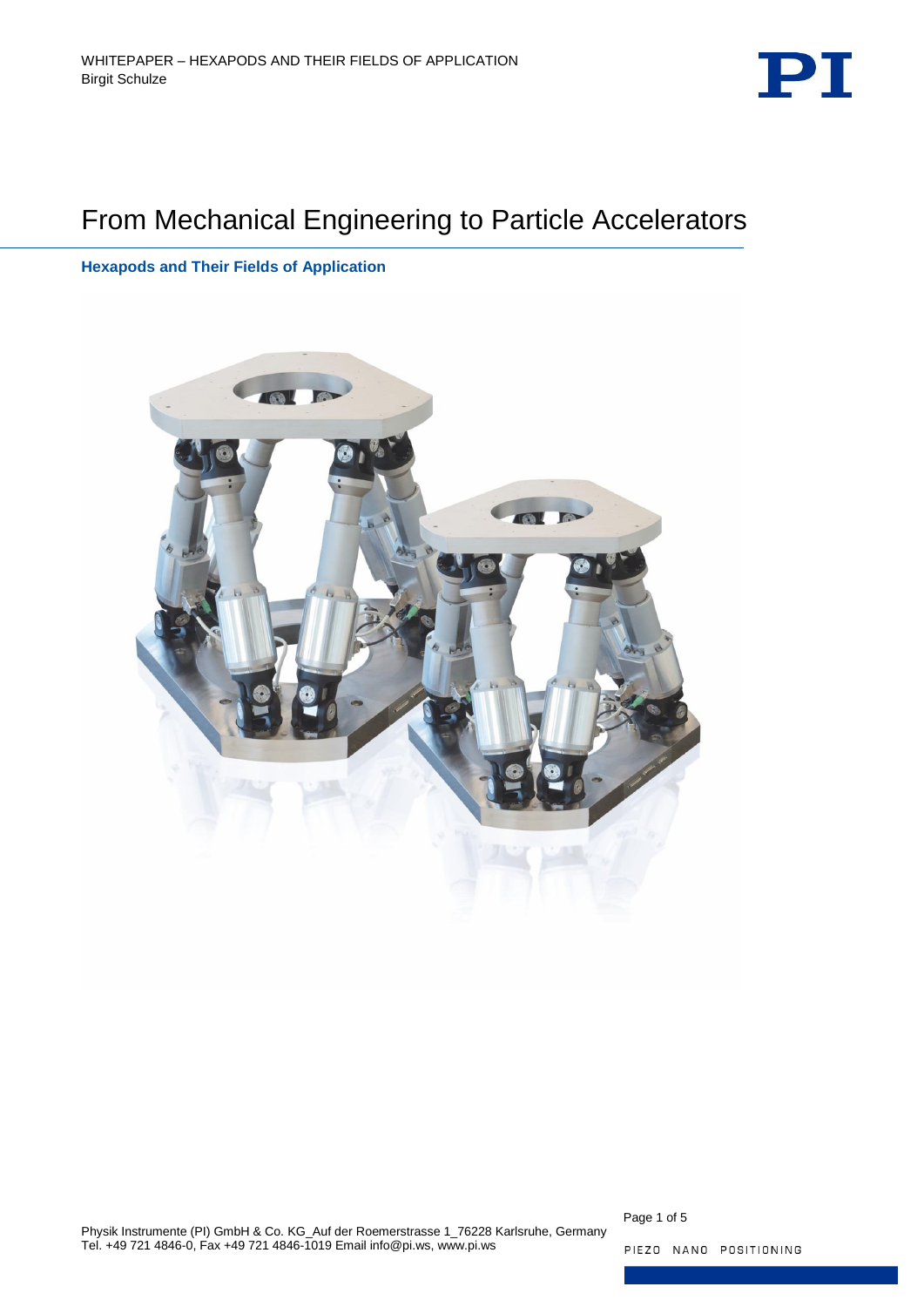PT

Today, many automation technology sectors require highly precise positioning systems. For multi-axis solutions, parallel-kinematic systems often are the perfect choice. Hexapods are a good example for this, where the travel ranges go from only a few to several hundred millimeters. Even major loads can be positioned accurately to the micrometer using Hexapods.

Their advantages compared with serial, i.e. stacked systems, are that they have much better path accuracy, repeatability and flatness. In addition, the moved mass is low, enabling better dynamic performance, which is the same for all motion axes. Moreover, cable management is no longer an issue, because cables are not moved, and, last but not least, the system features a much more compact design. These characteristics can be used in a wide range of applications, from mechanical engineering and robotics to medical technology and research, as we will show in the applications described in the following.

The product range of PI (Physik Instrumente) includes powerful six-axis parallel-kinematic systems in numerous versions. They are suitable for different loads, come with different types of drives and are designed for all kinds of ambient conditions. On request, they can also be ordered to communicate directly with a master control system [\(Fig.](#page-1-0) 1).

<span id="page-1-0"></span>

*Fig. 1 Hexapods come in various designs. The modular design of the Hexapods allows easy adaptation to the requirements of each application (image: PI)*

### Integrated in the Automation Line, with or without PLC

Due to a direct connection to the master control, Hexapods can be integrated basically in any automated production line in mechanical and plant engineering.

A synchronized clock with other automated components can easily be achieved, for example, for automated supply systems. Consequently, there are numerous areas of application for Hexapod systems, from metal cutting to complex alignment processes. Hexapods can be protected against adverse ambient conditions, for example by bellows. In this case, they even resist the rough ambient conditions in automatic machining units, where coolants are used for metal cutting processes.



*Fig. 2 Standardized fieldbus interfaces make integration easier: Hexapods in automation technology (image: PI)*

<span id="page-1-1"></span>In such applications, the PLC or CNC can communicate with the Hexapod system over a standardized real-time Ethernet interface [\(Fig. 2\)](#page-1-1). The PLC acts as master and defines the target position in Cartesian coordinates and the trajectories; in return, it gets the actual positions also over the fieldbus interface.

All other calculations required to command the parallelkinematic six-axis system are done by the Hexapod controller, i.e. transforming the target positions from Cartesian coordinates into drive commands for the individual drives. In this case, the controller acts just like an intelligent drive.

Page 2 of 5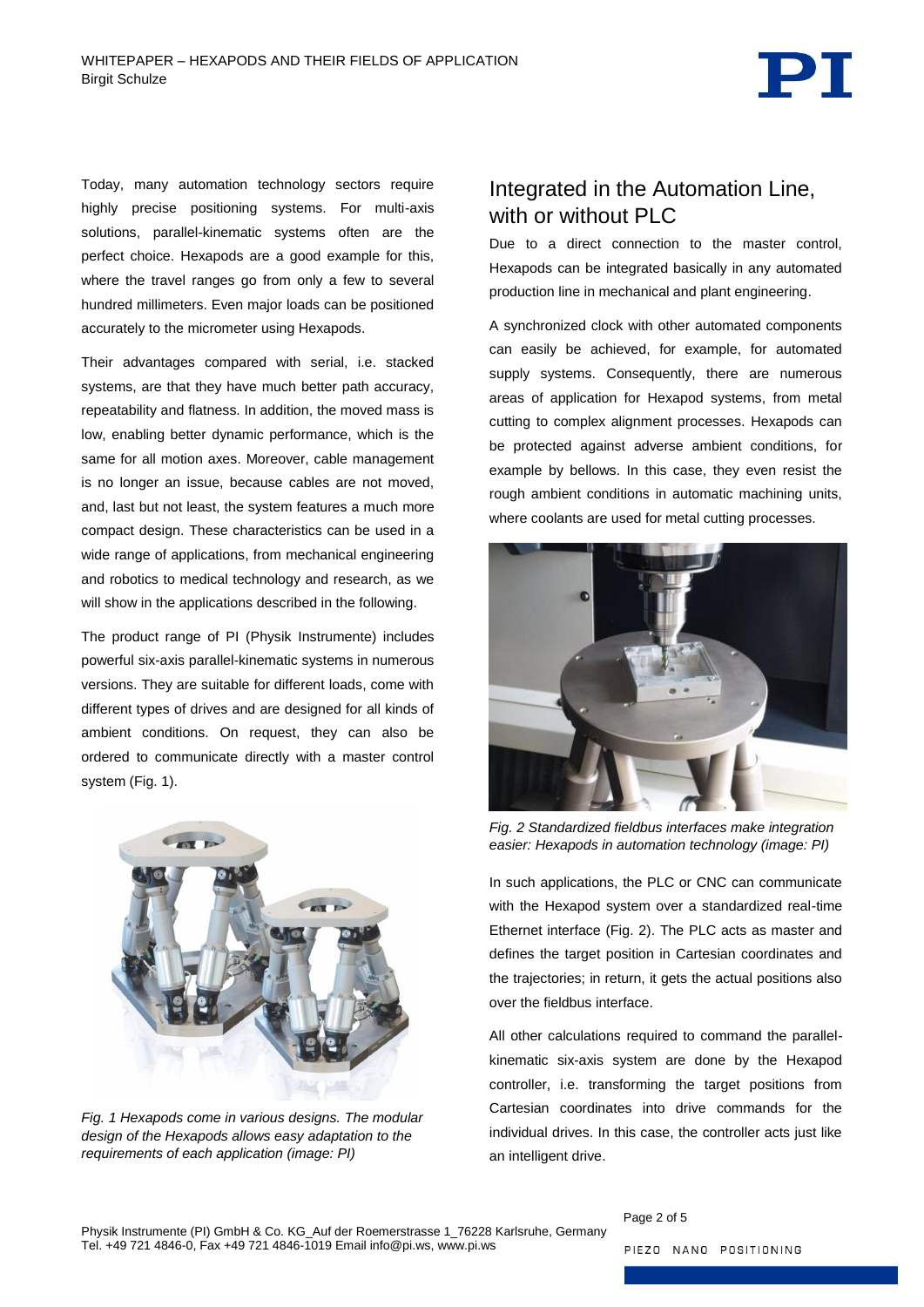

#### Adaptable and Flexible

Of course, the Hexapod controller can also act as master for position control. In this case the PLC only issues a position command. During the run, the motion cannot be synchronized with other drive axes, measuring systems, etc. If there is no parent PLC or if synchronizing with other system components is not required, the Hexapod controller can also control the trajectories based on Gcode according to DIN 66025/ISO 6983 using linear interpolation. With this method, the Hexapod system can move the tool smoothly with highest precision during the machining process without causing an oscillation of the mechanical structure.

Hexapods from PI come in many different designs. A modular concept allows them to be customized within a short time. The Hexapod struts are designed so that their length can be easily scaled. They include the required electronics for reference point switch, limit switch, position sensor and – depending on the motor – electronic commutation. Their standardized joints allow them to be combined with almost any type of geometry for base plate and top. To find a suitable solution for a certain task is quite easy, since Hexapods can readily position and move even major loads of up to several tons with the high precision that is typical of them.



<span id="page-2-0"></span>*Fig. 3 The force sensor is mounted on the top platform of the Hexapod. It simulates a real tooth and registers the forces and torques acting there. (image: University of Ulm)*

# Precise Positioning with Six Degrees of Freedom in Measurement Setups

Quite demanding tasks can be solved with Hexapods: A good example of this is the following medical research application. In this example, an experimental setup is used to test how close orthodontic FE models are to reality and to modify them if necessary.

This numerically controlled experimental setup was developed by scientists of the University of Ulm to find out how the tooth, that is embedded elastically in the jawbone, behaves under stress. The setup can measure the clinically relevant forces acting on the moving tooth.

The biomechanical structure of the simulation system [\(Fig. 3\)](#page-2-0) is based on a Hexapod with a very compact size of only 348 mm in diameter and 328 mm in height. At a repeatability of  $\pm 1$  µm (Z axis) and  $\pm 2$  µm (X and Y axes) and thanks to the high stiffness of the overall system. this system turns out to be the ideal solution for simulating the small motions of a tooth in the jawbone. In addition to that, its pivot point inside and outside the tooth root can be freely defined, a necessary prerequisite for biomechanical simulation.

The standardized elastic behavior of the periodontal ligament is simulated by means of a program especially developed for this purpose. The forces and torques generated by the orthodontic apparatus to be studied act on the phantom tooth via the orthodontic bracket and can be evaluated by scientists.

# Sample Manipulation on Synchrotron Beamlines

Synchrotron beamlines are challenging potential applications for Hexapods. In such beamlines, X-ray diffraction and reflections of the synchrotron radiation can be used to investigate the structural properties of thin films as part of modern material research under high-vacuum conditions.

Page 3 of 5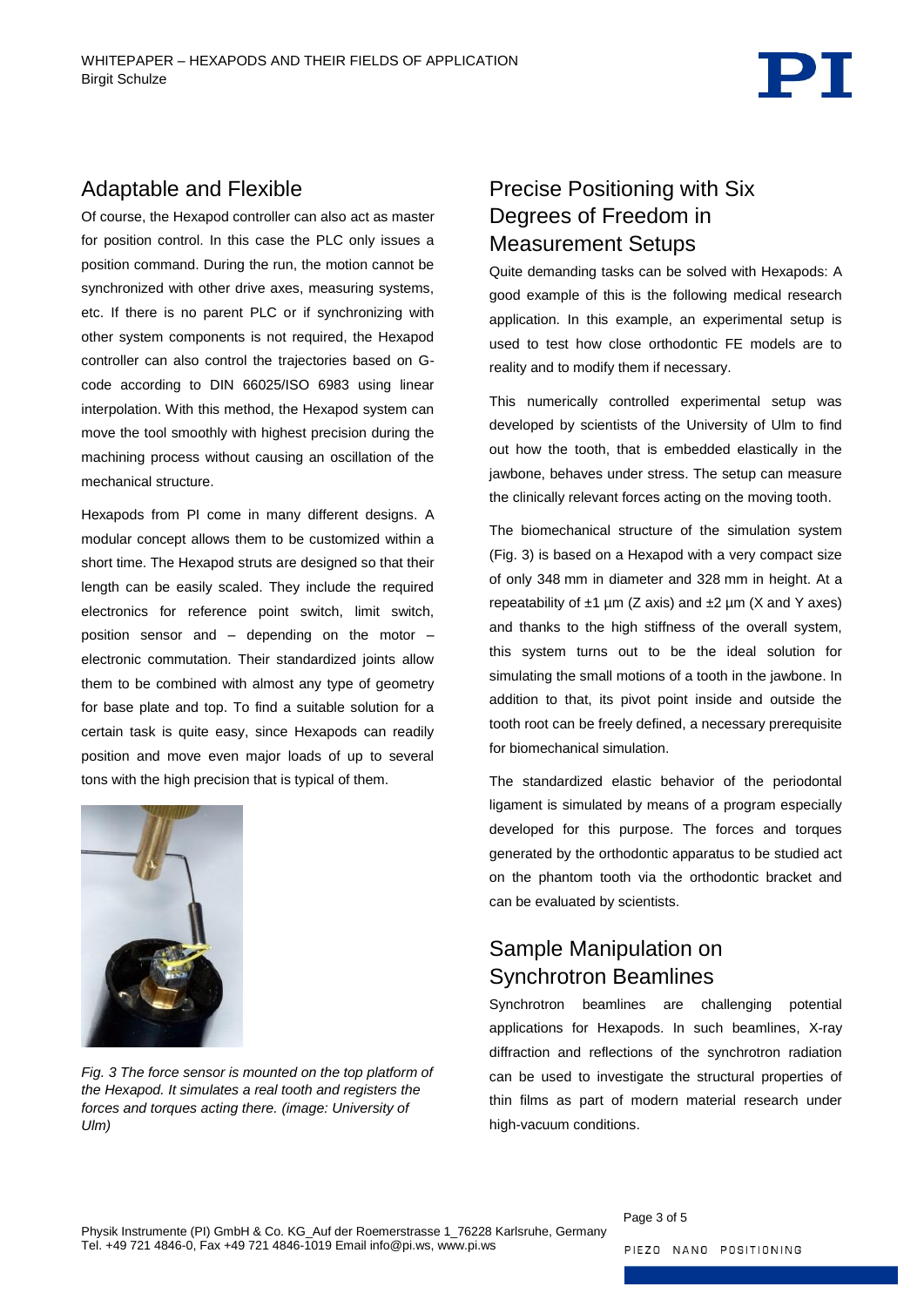

For the direct use of such a beamline, the company SURFACE, leading manufacturer of Pulsed Laser Deposition systems, has developed an all-in-one system that can be used for different types of tests.



*Fig. 4 The Hexapod, designed by PI for use in high vacuum, positions the sample, relative to the incident Xrays. The sample manipulator allows a wide angle range of the X-rays due to its small size even at low substrate heights (image: SURFACE)*

<span id="page-3-0"></span>For this purpose, the sample manipulator [\(Fig. 4\)](#page-3-0) holds the  $10 \times 10$  mm<sup>2</sup> substrates. The Hexapod, designed by PI for use in high vacuum, positions the sample, relative to the incident X-rays. This allows the sample to be tilted by ±5° around the X and Y axes at a resolution of 0.001°. In addition, to compensate for different layer thicknesses, it can be moved in the direction of the Z axis, i.e., vertically to the sample surface, by up to 3 mm. Motions of  $±6$  mm in the X and Y directions allow scans at different positions of the sample surface. The compact Hexapod, that measures 130 mm in diameter and 115 mm in height, is mounted to a rotary stage and can perform positioning tasks if required.

# Heavy Duty Hexapods in Material Research

In synchrotron beamlines, also much larger Hexapods are in use, for example at the DESY research center (German Electron Synchrotron) in the city of Hamburg, Germany. This heavy-duty Hexapod [\(Fig. 5\)](#page-3-1) is implemented in a beamline for material research.

As the "heart" of the experimental setup, the Hexapod allows for the measurement of material characteristics, that occur e.g. during material modelling and in consequence give information on material aging and expectable useful life and lifetime.

Here effects can be proven down to the level of domain or crystal structures. With its high load capacity of up to one ton, the Hexapod carries the entire setup including the structure where mechanical forces are applied. Here the Hexapod positions heavy loads, such as cylinder block, turbine parts, sintering furnaces or cryogenic chambers as well as welding apparatuses or other machining tools, over travel ranges of 400 mm with an ±1 µm accuracy.

With these examples of application, Hexapods prove their versatility, and there are many more fields of application where these precise positioning systems will display their potential, ranging from automation technology and robotics to space telescopes or the particle accelerators described.



<span id="page-3-1"></span>*Fig. 5 A heavy duty Hexapod is implemented in a beamline for material research. As the "heart" of the experimental setup, the Hexapod measures material properties (image: Physik Instrumente (PI), Helmholtz-Zentrum Geesthacht (Centre for Materials and Coastal Research) at DESY, N. Schell)*

#### Author



*Dipl.-Phys. Birgit Schulze, Marketing & Products at PI (Physik Instrumente)*

Physik Instrumente (PI) GmbH & Co. KG\_Auf der Roemerstrasse 1\_76228 Karlsruhe, Germany Tel. +49 721 4846-0, Fax +49 721 4846-1019 Email info@pi.ws, www.pi.ws

Page 4 of 5